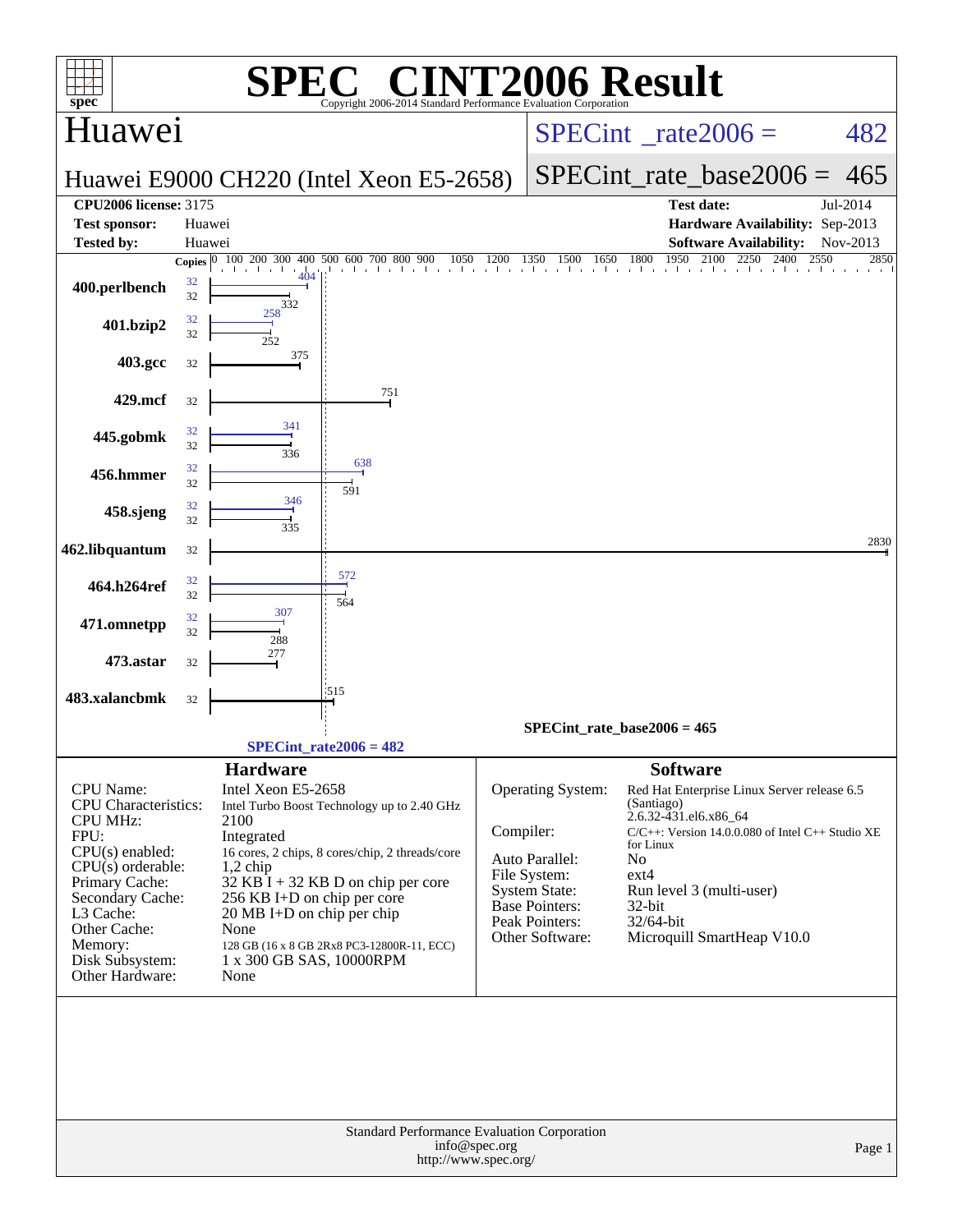

## Huawei

## SPECint rate $2006 = 482$

Huawei E9000 CH220 (Intel Xeon E5-2658)

[SPECint\\_rate\\_base2006 =](http://www.spec.org/auto/cpu2006/Docs/result-fields.html#SPECintratebase2006)  $465$ 

**[CPU2006 license:](http://www.spec.org/auto/cpu2006/Docs/result-fields.html#CPU2006license)** 3175 **[Test date:](http://www.spec.org/auto/cpu2006/Docs/result-fields.html#Testdate)** Jul-2014

**[Test sponsor:](http://www.spec.org/auto/cpu2006/Docs/result-fields.html#Testsponsor)** Huawei **[Hardware Availability:](http://www.spec.org/auto/cpu2006/Docs/result-fields.html#HardwareAvailability)** Sep-2013 **[Tested by:](http://www.spec.org/auto/cpu2006/Docs/result-fields.html#Testedby)** Huawei **[Software Availability:](http://www.spec.org/auto/cpu2006/Docs/result-fields.html#SoftwareAvailability)** Nov-2013

#### **[Results Table](http://www.spec.org/auto/cpu2006/Docs/result-fields.html#ResultsTable)**

|                                                                                                          | <b>Base</b>   |                |       |                |       |                |       | <b>Peak</b>   |                |              |                |              |                |              |
|----------------------------------------------------------------------------------------------------------|---------------|----------------|-------|----------------|-------|----------------|-------|---------------|----------------|--------------|----------------|--------------|----------------|--------------|
| <b>Benchmark</b>                                                                                         | <b>Copies</b> | <b>Seconds</b> | Ratio | <b>Seconds</b> | Ratio | <b>Seconds</b> | Ratio | <b>Copies</b> | <b>Seconds</b> | <b>Ratio</b> | <b>Seconds</b> | <b>Ratio</b> | <b>Seconds</b> | <b>Ratio</b> |
| 400.perlbench                                                                                            | 32            | 942            | 332   | 942            | 332l  | 942            | 332   | 32            | 773            | 404          | 774            | 404          | 774            | 404          |
| 401.bzip2                                                                                                | 32            | 1223           | 253   | 1229           | 251   | 1224           | 252   | 32            | 1197           | 258          | 1196           | 258          | 1198           | 258          |
| $403.\mathrm{gcc}$                                                                                       | 32            | 686            | 375   | 688            | 375   | 692            | 372   | 32            | 686            | 375          | 688            | 375          | 692            | 372          |
| $429$ .mcf                                                                                               | 32            | 388            | 752   | 389            | 751   | 390            | 749   | 32            | 388            | 752          | 389            | 751          | 390            | 749          |
| $445$ .gobmk                                                                                             | 32            | 1006           | 334   | 999            | 336   | 997            | 337   | 32            | 992            | 339          | 984            | 341          | 984            | 341          |
| 456.hmmer                                                                                                | 32            | 507            | 589   | 506            | 591   | 504            | 592   | 32            | 469            | 636          | 468            | 638          | 468            | 638          |
| $458$ .sjeng                                                                                             | 32            | 1152           | 336   | 1159           | 334   | 1156           | 335   | 32            | 1129           | 343          | 1120           | 346          | 1119           | 346          |
| 462.libquantum                                                                                           | 32            | 235            | 2820  | 234            | 2830  | 234            | 2830  | 32            | 235            | 2820         | 234            | 2830         | 234            | 2830         |
| 464.h264ref                                                                                              | 32            | 1255           | 564   | 1258           | 563   | 1254           | 565   | 32            | 1240           | 571          | 1238           | 572          | 1238           | 572          |
| 471.omnetpp                                                                                              | 32            | 694            | 288   | 695            | 288   | 695            | 288   | 32            | 651            | 307          | 653            | 306          | 652            | 307          |
| 473.astar                                                                                                | 32            | 811            | 277   | 810            | 277   | 812            | 276   | 32            | 811            | 277          | 810            | 277          | 812            | 276          |
| 483.xalancbmk                                                                                            | 32            | 428            | 515   | 431            | 513   | 428            | 515   | 32            | 428            | 515          | 431            | 513          | 428            | 515          |
| Results appear in the order in which they were run. Bold underlined text indicates a median measurement. |               |                |       |                |       |                |       |               |                |              |                |              |                |              |

#### **[Submit Notes](http://www.spec.org/auto/cpu2006/Docs/result-fields.html#SubmitNotes)**

 The numactl mechanism was used to bind copies to processors. The config file option 'submit' was used to generate numactl commands to bind each copy to a specific processor. For details, please see the config file.

#### **[Operating System Notes](http://www.spec.org/auto/cpu2006/Docs/result-fields.html#OperatingSystemNotes)**

Stack size set to unlimited using "ulimit -s unlimited"

#### **[Platform Notes](http://www.spec.org/auto/cpu2006/Docs/result-fields.html#PlatformNotes)**

 BIOS configuration: Set Power Efficiency Mode to Custom Baseboard Management Controller used to adjust the fan speed to 100% Sysinfo program /spec/config/sysinfo.rev6818 \$Rev: 6818 \$ \$Date:: 2012-07-17 #\$ e86d102572650a6e4d596a3cee98f191 running on wbspeccpu Mon Jul 14 09:06:25 2014 This section contains SUT (System Under Test) info as seen by some common utilities. To remove or add to this section, see: <http://www.spec.org/cpu2006/Docs/config.html#sysinfo> From /proc/cpuinfo model name : Intel(R) Xeon(R) CPU E5-2658 0 @ 2.10GHz 2 "physical id"s (chips) 32 "processors" cores, siblings (Caution: counting these is hw and system dependent. The following excerpts from /proc/cpuinfo might not be reliable. Use with Continued on next page

> Standard Performance Evaluation Corporation [info@spec.org](mailto:info@spec.org) <http://www.spec.org/>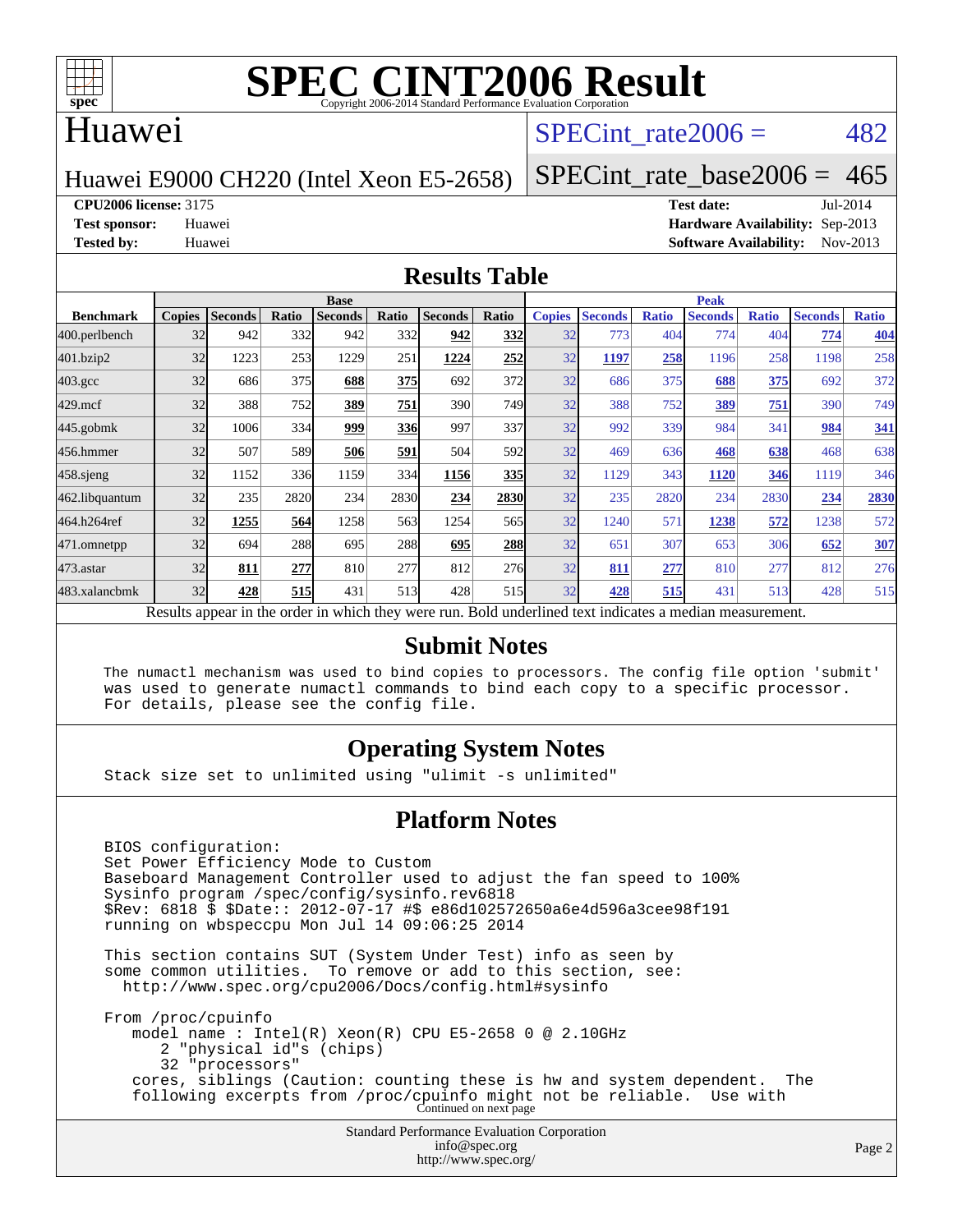

## Huawei

SPECint rate $2006 = 482$ 

[SPECint\\_rate\\_base2006 =](http://www.spec.org/auto/cpu2006/Docs/result-fields.html#SPECintratebase2006)  $465$ 

Huawei E9000 CH220 (Intel Xeon E5-2658)

**[CPU2006 license:](http://www.spec.org/auto/cpu2006/Docs/result-fields.html#CPU2006license)** 3175 **[Test date:](http://www.spec.org/auto/cpu2006/Docs/result-fields.html#Testdate)** Jul-2014 **[Test sponsor:](http://www.spec.org/auto/cpu2006/Docs/result-fields.html#Testsponsor)** Huawei **[Hardware Availability:](http://www.spec.org/auto/cpu2006/Docs/result-fields.html#HardwareAvailability)** Sep-2013 **[Tested by:](http://www.spec.org/auto/cpu2006/Docs/result-fields.html#Testedby)** Huawei **[Software Availability:](http://www.spec.org/auto/cpu2006/Docs/result-fields.html#SoftwareAvailability)** Nov-2013

#### **[Platform Notes \(Continued\)](http://www.spec.org/auto/cpu2006/Docs/result-fields.html#PlatformNotes)**

Standard Performance Evaluation Corporation [info@spec.org](mailto:info@spec.org) caution.) cpu cores : 8 siblings : 16 physical 0: cores 0 1 2 3 4 5 6 7 physical 1: cores 0 1 2 3 4 5 6 7 cache size : 20480 KB From /proc/meminfo MemTotal: 132103760 kB HugePages\_Total: 0<br>Hugepagesize: 2048 kB Hugepagesize: /usr/bin/lsb\_release -d Red Hat Enterprise Linux Server release 6.5 (Santiago) From /etc/\*release\* /etc/\*version\* redhat-release: Red Hat Enterprise Linux Server release 6.5 (Santiago) system-release: Red Hat Enterprise Linux Server release 6.5 (Santiago) system-release-cpe: cpe:/o:redhat:enterprise\_linux:6server:ga:server uname -a: Linux wbspeccpu 2.6.32-431.el6.x86\_64 #1 SMP Sun Nov 10 22:19:54 EST 2013 x86\_64 x86\_64 x86\_64 GNU/Linux run-level 3 Jul 9 17:06 SPEC is set to: /spec<br>Filesystem Type Filesystem Type Size Used Avail Use% Mounted on<br>
/dev/sdal ext4 270G 66G 191G 26% / 66G 191G 26% / Additional information from dmidecode: BIOS Insyde Corp. RMIBV372 12/21/2013 Memory: 16x Micron 18JSF1G72PDZ-1G6E 8 GB 1600 MHz 2 rank 8x NO DIMM NO DIMM (End of data from sysinfo program) **[General Notes](http://www.spec.org/auto/cpu2006/Docs/result-fields.html#GeneralNotes)** Environment variables set by runspec before the start of the run: LD\_LIBRARY\_PATH = "/spec/libs/32:/spec/libs/64:/spec/sh" Binaries compiled on a system with 1x Core i7-860 CPU + 8GB memory using RedHat EL 6.4 Transparent Huge Pages enabled with: echo always > /sys/kernel/mm/redhat\_transparent\_hugepage/enabled Filesystem page cache cleared with: echo 1> /proc/sys/vm/drop\_caches runspec command invoked through numactl i.e.: numactl --interleave=all runspec <etc> Continued on next page

<http://www.spec.org/>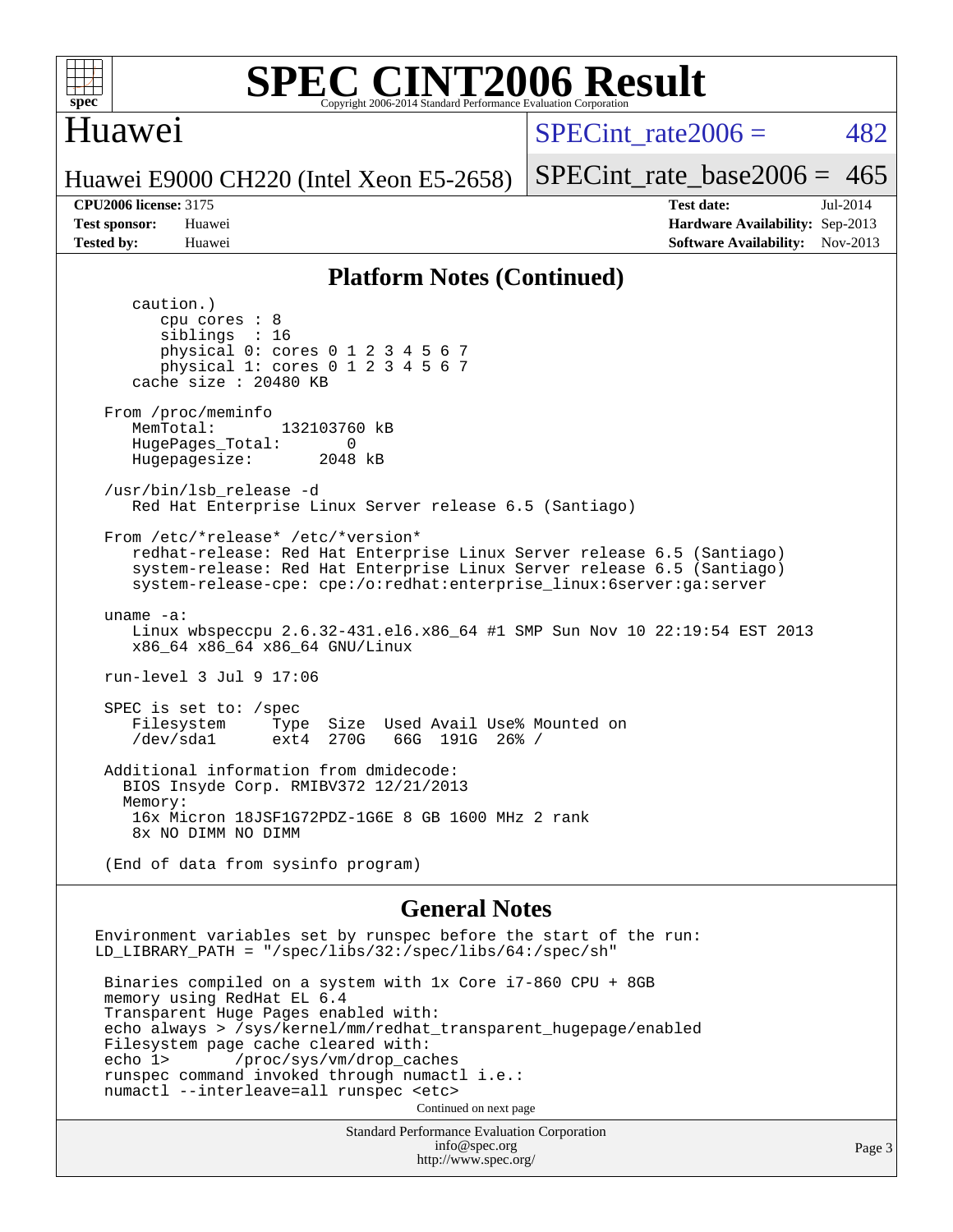

### Huawei

SPECint rate $2006 = 482$ 

Huawei E9000 CH220 (Intel Xeon E5-2658)

[SPECint\\_rate\\_base2006 =](http://www.spec.org/auto/cpu2006/Docs/result-fields.html#SPECintratebase2006)  $465$ 

**[CPU2006 license:](http://www.spec.org/auto/cpu2006/Docs/result-fields.html#CPU2006license)** 3175 **[Test date:](http://www.spec.org/auto/cpu2006/Docs/result-fields.html#Testdate)** Jul-2014 **[Test sponsor:](http://www.spec.org/auto/cpu2006/Docs/result-fields.html#Testsponsor)** Huawei **[Hardware Availability:](http://www.spec.org/auto/cpu2006/Docs/result-fields.html#HardwareAvailability)** Sep-2013 **[Tested by:](http://www.spec.org/auto/cpu2006/Docs/result-fields.html#Testedby)** Huawei **[Software Availability:](http://www.spec.org/auto/cpu2006/Docs/result-fields.html#SoftwareAvailability)** Nov-2013

#### **[General Notes \(Continued\)](http://www.spec.org/auto/cpu2006/Docs/result-fields.html#GeneralNotes)**

 The Huawei E9000 CH220 and Huawei E9000 CH221 and the Huawei E9000 CH222 models are electronically equivalent. The results have been measured on a Huawei E9000 CH220 model

## **[Base Compiler Invocation](http://www.spec.org/auto/cpu2006/Docs/result-fields.html#BaseCompilerInvocation)**

[C benchmarks](http://www.spec.org/auto/cpu2006/Docs/result-fields.html#Cbenchmarks): [icc -m32](http://www.spec.org/cpu2006/results/res2014q3/cpu2006-20140721-30544.flags.html#user_CCbase_intel_icc_5ff4a39e364c98233615fdd38438c6f2)

[C++ benchmarks:](http://www.spec.org/auto/cpu2006/Docs/result-fields.html#CXXbenchmarks) [icpc -m32](http://www.spec.org/cpu2006/results/res2014q3/cpu2006-20140721-30544.flags.html#user_CXXbase_intel_icpc_4e5a5ef1a53fd332b3c49e69c3330699)

## **[Base Portability Flags](http://www.spec.org/auto/cpu2006/Docs/result-fields.html#BasePortabilityFlags)**

 400.perlbench: [-DSPEC\\_CPU\\_LINUX\\_IA32](http://www.spec.org/cpu2006/results/res2014q3/cpu2006-20140721-30544.flags.html#b400.perlbench_baseCPORTABILITY_DSPEC_CPU_LINUX_IA32) 462.libquantum: [-DSPEC\\_CPU\\_LINUX](http://www.spec.org/cpu2006/results/res2014q3/cpu2006-20140721-30544.flags.html#b462.libquantum_baseCPORTABILITY_DSPEC_CPU_LINUX) 483.xalancbmk: [-DSPEC\\_CPU\\_LINUX](http://www.spec.org/cpu2006/results/res2014q3/cpu2006-20140721-30544.flags.html#b483.xalancbmk_baseCXXPORTABILITY_DSPEC_CPU_LINUX)

# **[Base Optimization Flags](http://www.spec.org/auto/cpu2006/Docs/result-fields.html#BaseOptimizationFlags)**

[C benchmarks](http://www.spec.org/auto/cpu2006/Docs/result-fields.html#Cbenchmarks):

[-xSSE4.2](http://www.spec.org/cpu2006/results/res2014q3/cpu2006-20140721-30544.flags.html#user_CCbase_f-xSSE42_f91528193cf0b216347adb8b939d4107) [-ipo](http://www.spec.org/cpu2006/results/res2014q3/cpu2006-20140721-30544.flags.html#user_CCbase_f-ipo) [-O3](http://www.spec.org/cpu2006/results/res2014q3/cpu2006-20140721-30544.flags.html#user_CCbase_f-O3) [-no-prec-div](http://www.spec.org/cpu2006/results/res2014q3/cpu2006-20140721-30544.flags.html#user_CCbase_f-no-prec-div) [-opt-prefetch](http://www.spec.org/cpu2006/results/res2014q3/cpu2006-20140721-30544.flags.html#user_CCbase_f-opt-prefetch) [-opt-mem-layout-trans=3](http://www.spec.org/cpu2006/results/res2014q3/cpu2006-20140721-30544.flags.html#user_CCbase_f-opt-mem-layout-trans_a7b82ad4bd7abf52556d4961a2ae94d5)

[C++ benchmarks:](http://www.spec.org/auto/cpu2006/Docs/result-fields.html#CXXbenchmarks)

[-xSSE4.2](http://www.spec.org/cpu2006/results/res2014q3/cpu2006-20140721-30544.flags.html#user_CXXbase_f-xSSE42_f91528193cf0b216347adb8b939d4107) [-ipo](http://www.spec.org/cpu2006/results/res2014q3/cpu2006-20140721-30544.flags.html#user_CXXbase_f-ipo) [-O3](http://www.spec.org/cpu2006/results/res2014q3/cpu2006-20140721-30544.flags.html#user_CXXbase_f-O3) [-no-prec-div](http://www.spec.org/cpu2006/results/res2014q3/cpu2006-20140721-30544.flags.html#user_CXXbase_f-no-prec-div) [-opt-prefetch](http://www.spec.org/cpu2006/results/res2014q3/cpu2006-20140721-30544.flags.html#user_CXXbase_f-opt-prefetch) [-opt-mem-layout-trans=3](http://www.spec.org/cpu2006/results/res2014q3/cpu2006-20140721-30544.flags.html#user_CXXbase_f-opt-mem-layout-trans_a7b82ad4bd7abf52556d4961a2ae94d5) [-Wl,-z,muldefs](http://www.spec.org/cpu2006/results/res2014q3/cpu2006-20140721-30544.flags.html#user_CXXbase_link_force_multiple1_74079c344b956b9658436fd1b6dd3a8a) [-L/sh -lsmartheap](http://www.spec.org/cpu2006/results/res2014q3/cpu2006-20140721-30544.flags.html#user_CXXbase_SmartHeap_32f6c82aa1ed9c52345d30cf6e4a0499)

**[Base Other Flags](http://www.spec.org/auto/cpu2006/Docs/result-fields.html#BaseOtherFlags)**

[C benchmarks](http://www.spec.org/auto/cpu2006/Docs/result-fields.html#Cbenchmarks):

403.gcc: [-Dalloca=\\_alloca](http://www.spec.org/cpu2006/results/res2014q3/cpu2006-20140721-30544.flags.html#b403.gcc_baseEXTRA_CFLAGS_Dalloca_be3056838c12de2578596ca5467af7f3)

# **[Peak Compiler Invocation](http://www.spec.org/auto/cpu2006/Docs/result-fields.html#PeakCompilerInvocation)**

[C benchmarks \(except as noted below\)](http://www.spec.org/auto/cpu2006/Docs/result-fields.html#Cbenchmarksexceptasnotedbelow): [icc -m32](http://www.spec.org/cpu2006/results/res2014q3/cpu2006-20140721-30544.flags.html#user_CCpeak_intel_icc_5ff4a39e364c98233615fdd38438c6f2)

400.perlbench: [icc -m64](http://www.spec.org/cpu2006/results/res2014q3/cpu2006-20140721-30544.flags.html#user_peakCCLD400_perlbench_intel_icc_64bit_bda6cc9af1fdbb0edc3795bac97ada53)

401.bzip2: [icc -m64](http://www.spec.org/cpu2006/results/res2014q3/cpu2006-20140721-30544.flags.html#user_peakCCLD401_bzip2_intel_icc_64bit_bda6cc9af1fdbb0edc3795bac97ada53)

Continued on next page

Standard Performance Evaluation Corporation [info@spec.org](mailto:info@spec.org) <http://www.spec.org/>

Page 4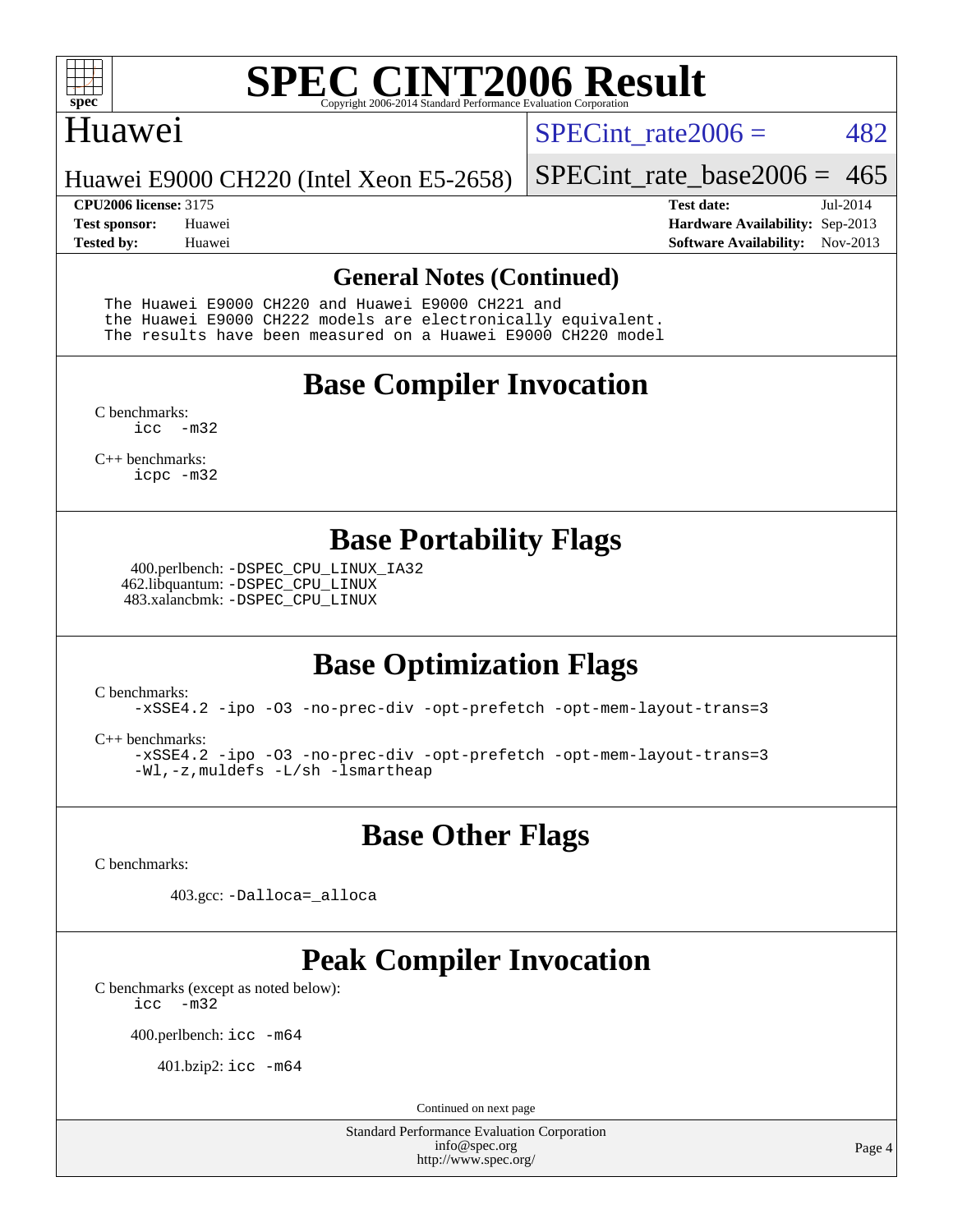

## Huawei

SPECint rate $2006 = 482$ 

Huawei E9000 CH220 (Intel Xeon E5-2658)

[SPECint\\_rate\\_base2006 =](http://www.spec.org/auto/cpu2006/Docs/result-fields.html#SPECintratebase2006)  $465$ 

**[CPU2006 license:](http://www.spec.org/auto/cpu2006/Docs/result-fields.html#CPU2006license)** 3175 **[Test date:](http://www.spec.org/auto/cpu2006/Docs/result-fields.html#Testdate)** Jul-2014 **[Test sponsor:](http://www.spec.org/auto/cpu2006/Docs/result-fields.html#Testsponsor)** Huawei **[Hardware Availability:](http://www.spec.org/auto/cpu2006/Docs/result-fields.html#HardwareAvailability)** Sep-2013 **[Tested by:](http://www.spec.org/auto/cpu2006/Docs/result-fields.html#Testedby)** Huawei **[Software Availability:](http://www.spec.org/auto/cpu2006/Docs/result-fields.html#SoftwareAvailability)** Nov-2013

# **[Peak Compiler Invocation \(Continued\)](http://www.spec.org/auto/cpu2006/Docs/result-fields.html#PeakCompilerInvocation)**

456.hmmer: [icc -m64](http://www.spec.org/cpu2006/results/res2014q3/cpu2006-20140721-30544.flags.html#user_peakCCLD456_hmmer_intel_icc_64bit_bda6cc9af1fdbb0edc3795bac97ada53)

458.sjeng: [icc -m64](http://www.spec.org/cpu2006/results/res2014q3/cpu2006-20140721-30544.flags.html#user_peakCCLD458_sjeng_intel_icc_64bit_bda6cc9af1fdbb0edc3795bac97ada53)

[C++ benchmarks:](http://www.spec.org/auto/cpu2006/Docs/result-fields.html#CXXbenchmarks)

[icpc -m32](http://www.spec.org/cpu2006/results/res2014q3/cpu2006-20140721-30544.flags.html#user_CXXpeak_intel_icpc_4e5a5ef1a53fd332b3c49e69c3330699)

**[Peak Portability Flags](http://www.spec.org/auto/cpu2006/Docs/result-fields.html#PeakPortabilityFlags)**

 400.perlbench: [-DSPEC\\_CPU\\_LP64](http://www.spec.org/cpu2006/results/res2014q3/cpu2006-20140721-30544.flags.html#b400.perlbench_peakCPORTABILITY_DSPEC_CPU_LP64) [-DSPEC\\_CPU\\_LINUX\\_X64](http://www.spec.org/cpu2006/results/res2014q3/cpu2006-20140721-30544.flags.html#b400.perlbench_peakCPORTABILITY_DSPEC_CPU_LINUX_X64) 401.bzip2: [-DSPEC\\_CPU\\_LP64](http://www.spec.org/cpu2006/results/res2014q3/cpu2006-20140721-30544.flags.html#suite_peakCPORTABILITY401_bzip2_DSPEC_CPU_LP64) 456.hmmer: [-DSPEC\\_CPU\\_LP64](http://www.spec.org/cpu2006/results/res2014q3/cpu2006-20140721-30544.flags.html#suite_peakCPORTABILITY456_hmmer_DSPEC_CPU_LP64) 458.sjeng: [-DSPEC\\_CPU\\_LP64](http://www.spec.org/cpu2006/results/res2014q3/cpu2006-20140721-30544.flags.html#suite_peakCPORTABILITY458_sjeng_DSPEC_CPU_LP64) 462.libquantum: [-DSPEC\\_CPU\\_LINUX](http://www.spec.org/cpu2006/results/res2014q3/cpu2006-20140721-30544.flags.html#b462.libquantum_peakCPORTABILITY_DSPEC_CPU_LINUX) 483.xalancbmk: [-DSPEC\\_CPU\\_LINUX](http://www.spec.org/cpu2006/results/res2014q3/cpu2006-20140721-30544.flags.html#b483.xalancbmk_peakCXXPORTABILITY_DSPEC_CPU_LINUX)

## **[Peak Optimization Flags](http://www.spec.org/auto/cpu2006/Docs/result-fields.html#PeakOptimizationFlags)**

[C benchmarks](http://www.spec.org/auto/cpu2006/Docs/result-fields.html#Cbenchmarks):

Standard Performance Evaluation Corporation 400.perlbench: [-xSSE4.2](http://www.spec.org/cpu2006/results/res2014q3/cpu2006-20140721-30544.flags.html#user_peakPASS2_CFLAGSPASS2_LDCFLAGS400_perlbench_f-xSSE42_f91528193cf0b216347adb8b939d4107)(pass 2) [-prof-gen](http://www.spec.org/cpu2006/results/res2014q3/cpu2006-20140721-30544.flags.html#user_peakPASS1_CFLAGSPASS1_LDCFLAGS400_perlbench_prof_gen_e43856698f6ca7b7e442dfd80e94a8fc)(pass 1) [-ipo](http://www.spec.org/cpu2006/results/res2014q3/cpu2006-20140721-30544.flags.html#user_peakPASS2_CFLAGSPASS2_LDCFLAGS400_perlbench_f-ipo)(pass 2) [-O3](http://www.spec.org/cpu2006/results/res2014q3/cpu2006-20140721-30544.flags.html#user_peakPASS2_CFLAGSPASS2_LDCFLAGS400_perlbench_f-O3)(pass 2) [-no-prec-div](http://www.spec.org/cpu2006/results/res2014q3/cpu2006-20140721-30544.flags.html#user_peakPASS2_CFLAGSPASS2_LDCFLAGS400_perlbench_f-no-prec-div)(pass 2) [-prof-use](http://www.spec.org/cpu2006/results/res2014q3/cpu2006-20140721-30544.flags.html#user_peakPASS2_CFLAGSPASS2_LDCFLAGS400_perlbench_prof_use_bccf7792157ff70d64e32fe3e1250b55)(pass 2) [-auto-ilp32](http://www.spec.org/cpu2006/results/res2014q3/cpu2006-20140721-30544.flags.html#user_peakCOPTIMIZE400_perlbench_f-auto-ilp32) 401.bzip2: [-xSSE4.2](http://www.spec.org/cpu2006/results/res2014q3/cpu2006-20140721-30544.flags.html#user_peakPASS2_CFLAGSPASS2_LDCFLAGS401_bzip2_f-xSSE42_f91528193cf0b216347adb8b939d4107)(pass 2) [-prof-gen](http://www.spec.org/cpu2006/results/res2014q3/cpu2006-20140721-30544.flags.html#user_peakPASS1_CFLAGSPASS1_LDCFLAGS401_bzip2_prof_gen_e43856698f6ca7b7e442dfd80e94a8fc)(pass 1) [-ipo](http://www.spec.org/cpu2006/results/res2014q3/cpu2006-20140721-30544.flags.html#user_peakPASS2_CFLAGSPASS2_LDCFLAGS401_bzip2_f-ipo)(pass 2) [-O3](http://www.spec.org/cpu2006/results/res2014q3/cpu2006-20140721-30544.flags.html#user_peakPASS2_CFLAGSPASS2_LDCFLAGS401_bzip2_f-O3)(pass 2) [-no-prec-div](http://www.spec.org/cpu2006/results/res2014q3/cpu2006-20140721-30544.flags.html#user_peakPASS2_CFLAGSPASS2_LDCFLAGS401_bzip2_f-no-prec-div)(pass 2) [-prof-use](http://www.spec.org/cpu2006/results/res2014q3/cpu2006-20140721-30544.flags.html#user_peakPASS2_CFLAGSPASS2_LDCFLAGS401_bzip2_prof_use_bccf7792157ff70d64e32fe3e1250b55)(pass 2) [-opt-prefetch](http://www.spec.org/cpu2006/results/res2014q3/cpu2006-20140721-30544.flags.html#user_peakCOPTIMIZE401_bzip2_f-opt-prefetch) [-auto-ilp32](http://www.spec.org/cpu2006/results/res2014q3/cpu2006-20140721-30544.flags.html#user_peakCOPTIMIZE401_bzip2_f-auto-ilp32) [-ansi-alias](http://www.spec.org/cpu2006/results/res2014q3/cpu2006-20140721-30544.flags.html#user_peakCOPTIMIZE401_bzip2_f-ansi-alias)  $403.\text{gcc: basepeak}$  = yes  $429$ .mcf: basepeak = yes 445.gobmk: [-xSSE4.2](http://www.spec.org/cpu2006/results/res2014q3/cpu2006-20140721-30544.flags.html#user_peakPASS2_CFLAGSPASS2_LDCFLAGS445_gobmk_f-xSSE42_f91528193cf0b216347adb8b939d4107)(pass 2) [-prof-gen](http://www.spec.org/cpu2006/results/res2014q3/cpu2006-20140721-30544.flags.html#user_peakPASS1_CFLAGSPASS1_LDCFLAGS445_gobmk_prof_gen_e43856698f6ca7b7e442dfd80e94a8fc)(pass 1) [-prof-use](http://www.spec.org/cpu2006/results/res2014q3/cpu2006-20140721-30544.flags.html#user_peakPASS2_CFLAGSPASS2_LDCFLAGS445_gobmk_prof_use_bccf7792157ff70d64e32fe3e1250b55)(pass 2) [-ansi-alias](http://www.spec.org/cpu2006/results/res2014q3/cpu2006-20140721-30544.flags.html#user_peakCOPTIMIZE445_gobmk_f-ansi-alias) [-opt-mem-layout-trans=3](http://www.spec.org/cpu2006/results/res2014q3/cpu2006-20140721-30544.flags.html#user_peakCOPTIMIZE445_gobmk_f-opt-mem-layout-trans_a7b82ad4bd7abf52556d4961a2ae94d5) 456.hmmer: [-xSSE4.2](http://www.spec.org/cpu2006/results/res2014q3/cpu2006-20140721-30544.flags.html#user_peakCOPTIMIZE456_hmmer_f-xSSE42_f91528193cf0b216347adb8b939d4107) [-ipo](http://www.spec.org/cpu2006/results/res2014q3/cpu2006-20140721-30544.flags.html#user_peakCOPTIMIZE456_hmmer_f-ipo) [-O3](http://www.spec.org/cpu2006/results/res2014q3/cpu2006-20140721-30544.flags.html#user_peakCOPTIMIZE456_hmmer_f-O3) [-no-prec-div](http://www.spec.org/cpu2006/results/res2014q3/cpu2006-20140721-30544.flags.html#user_peakCOPTIMIZE456_hmmer_f-no-prec-div) [-unroll2](http://www.spec.org/cpu2006/results/res2014q3/cpu2006-20140721-30544.flags.html#user_peakCOPTIMIZE456_hmmer_f-unroll_784dae83bebfb236979b41d2422d7ec2) [-auto-ilp32](http://www.spec.org/cpu2006/results/res2014q3/cpu2006-20140721-30544.flags.html#user_peakCOPTIMIZE456_hmmer_f-auto-ilp32) 458.sjeng: [-xSSE4.2](http://www.spec.org/cpu2006/results/res2014q3/cpu2006-20140721-30544.flags.html#user_peakPASS2_CFLAGSPASS2_LDCFLAGS458_sjeng_f-xSSE42_f91528193cf0b216347adb8b939d4107)(pass 2) [-prof-gen](http://www.spec.org/cpu2006/results/res2014q3/cpu2006-20140721-30544.flags.html#user_peakPASS1_CFLAGSPASS1_LDCFLAGS458_sjeng_prof_gen_e43856698f6ca7b7e442dfd80e94a8fc)(pass 1) [-ipo](http://www.spec.org/cpu2006/results/res2014q3/cpu2006-20140721-30544.flags.html#user_peakPASS2_CFLAGSPASS2_LDCFLAGS458_sjeng_f-ipo)(pass 2) [-O3](http://www.spec.org/cpu2006/results/res2014q3/cpu2006-20140721-30544.flags.html#user_peakPASS2_CFLAGSPASS2_LDCFLAGS458_sjeng_f-O3)(pass 2) [-no-prec-div](http://www.spec.org/cpu2006/results/res2014q3/cpu2006-20140721-30544.flags.html#user_peakPASS2_CFLAGSPASS2_LDCFLAGS458_sjeng_f-no-prec-div)(pass 2) [-prof-use](http://www.spec.org/cpu2006/results/res2014q3/cpu2006-20140721-30544.flags.html#user_peakPASS2_CFLAGSPASS2_LDCFLAGS458_sjeng_prof_use_bccf7792157ff70d64e32fe3e1250b55)(pass 2) [-unroll4](http://www.spec.org/cpu2006/results/res2014q3/cpu2006-20140721-30544.flags.html#user_peakCOPTIMIZE458_sjeng_f-unroll_4e5e4ed65b7fd20bdcd365bec371b81f) [-auto-ilp32](http://www.spec.org/cpu2006/results/res2014q3/cpu2006-20140721-30544.flags.html#user_peakCOPTIMIZE458_sjeng_f-auto-ilp32)  $462$ .libquantum: basepeak = yes 464.h264ref: [-xSSE4.2](http://www.spec.org/cpu2006/results/res2014q3/cpu2006-20140721-30544.flags.html#user_peakPASS2_CFLAGSPASS2_LDCFLAGS464_h264ref_f-xSSE42_f91528193cf0b216347adb8b939d4107)(pass 2) [-prof-gen](http://www.spec.org/cpu2006/results/res2014q3/cpu2006-20140721-30544.flags.html#user_peakPASS1_CFLAGSPASS1_LDCFLAGS464_h264ref_prof_gen_e43856698f6ca7b7e442dfd80e94a8fc)(pass 1) [-ipo](http://www.spec.org/cpu2006/results/res2014q3/cpu2006-20140721-30544.flags.html#user_peakPASS2_CFLAGSPASS2_LDCFLAGS464_h264ref_f-ipo)(pass 2) [-O3](http://www.spec.org/cpu2006/results/res2014q3/cpu2006-20140721-30544.flags.html#user_peakPASS2_CFLAGSPASS2_LDCFLAGS464_h264ref_f-O3)(pass 2) [-no-prec-div](http://www.spec.org/cpu2006/results/res2014q3/cpu2006-20140721-30544.flags.html#user_peakPASS2_CFLAGSPASS2_LDCFLAGS464_h264ref_f-no-prec-div)(pass 2) [-prof-use](http://www.spec.org/cpu2006/results/res2014q3/cpu2006-20140721-30544.flags.html#user_peakPASS2_CFLAGSPASS2_LDCFLAGS464_h264ref_prof_use_bccf7792157ff70d64e32fe3e1250b55)(pass 2) [-unroll2](http://www.spec.org/cpu2006/results/res2014q3/cpu2006-20140721-30544.flags.html#user_peakCOPTIMIZE464_h264ref_f-unroll_784dae83bebfb236979b41d2422d7ec2) [-ansi-alias](http://www.spec.org/cpu2006/results/res2014q3/cpu2006-20140721-30544.flags.html#user_peakCOPTIMIZE464_h264ref_f-ansi-alias) Continued on next page

[info@spec.org](mailto:info@spec.org) <http://www.spec.org/>